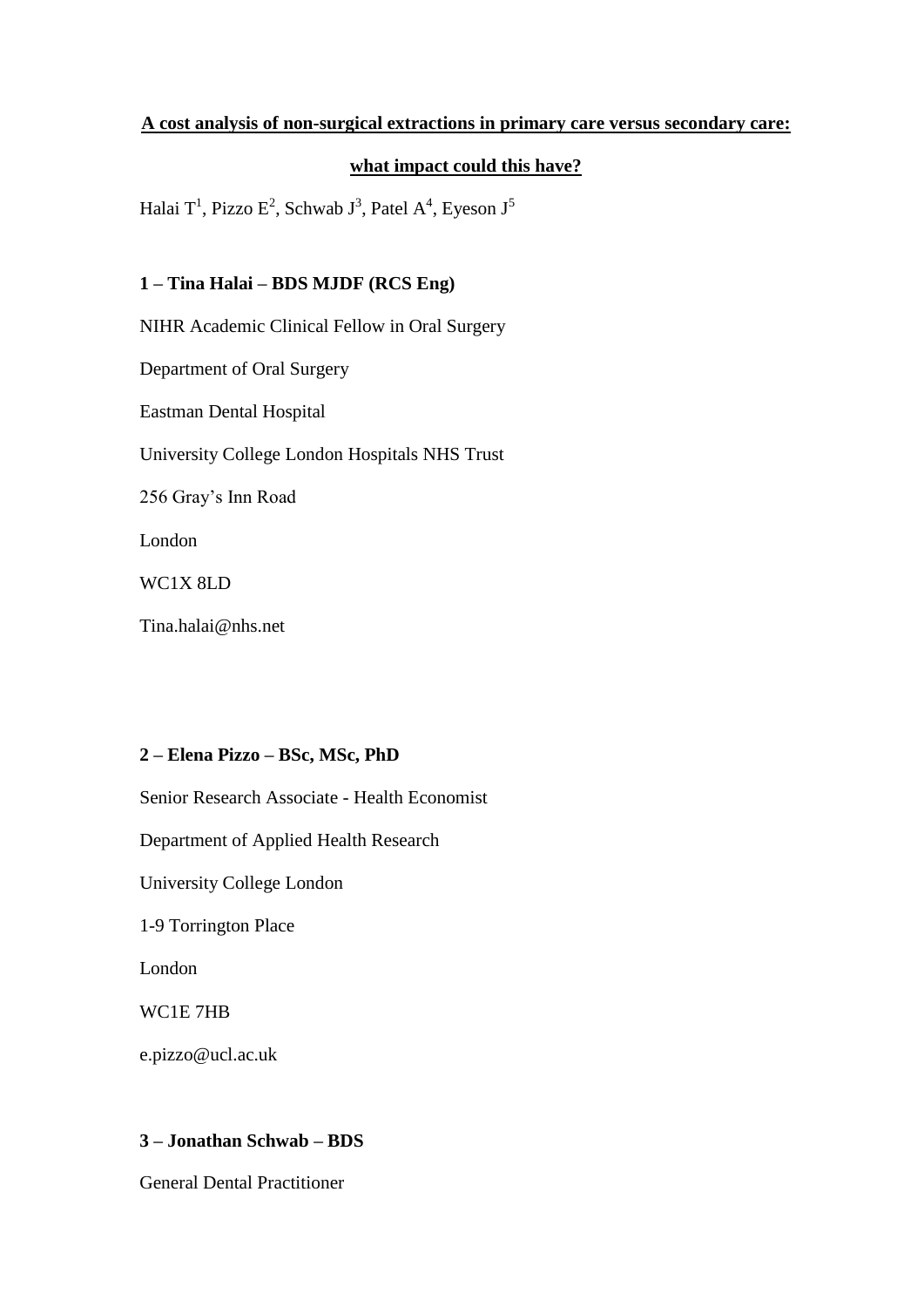J Schwab Dental Practice

497 High Road

London

N17 6QA

jonschwab17@ntlworld.com

## **4 – Ashish Patel - BDS**

General Dental Practitioner

AP Dental Practice

300 Caledonian Road

Islington

N1 1BB

apdentalpractice@gmail.com

## **5 – Josiah Eyeson – LDS (Eng) FDSRCS (Eng) FDS (OS) PHD FHEA**

Consultant in Oral Surgery and Clinical Lead

Department of Oral Surgery

Eastman Dental Hospital

University College London Hospitals NHS Trust

256 Gray's Inn Road

London

WC1X 8LD

jeyeson@nhs.net

### **Corresponding author: Tina Halai – tina.halai@nhs.net**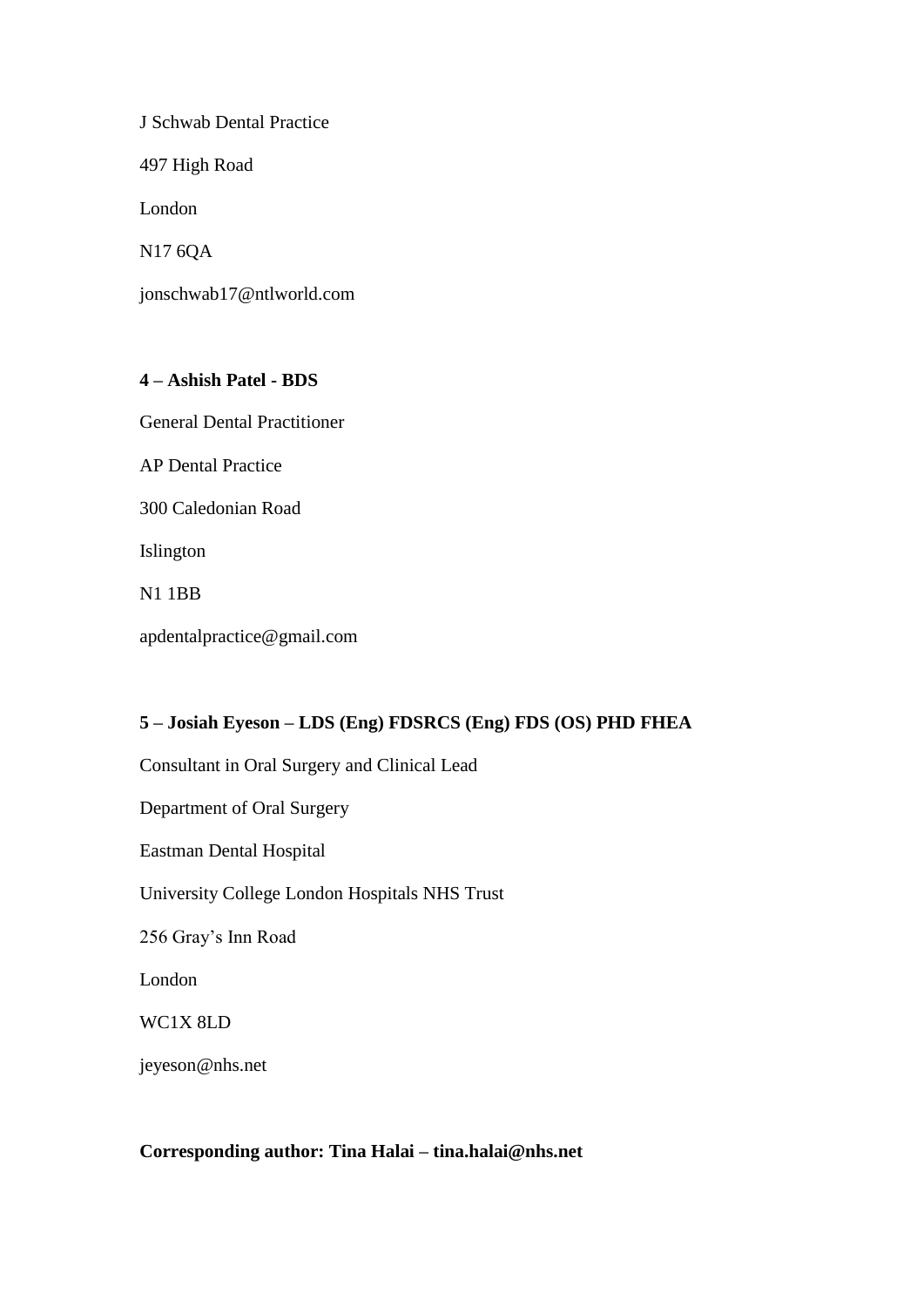#### **Abstract**

**Aim:** Compare costs of a simple extraction performed in general dental practice versus in hospital on an individual patient level.

**Method:** General dental practices were contacted within the catchment area of the Eastman Dental Hospital and information about the study was provided. A meeting was arranged as necessary. Lists of costs and other data about equipment and duration of stages involved in the patient pathway were requested and sent to the practices. The data was collated in Excel. Secondary care costs were calculated using invoices and data from the Finance Department in the hospital as well as through discussion with staff regarding timings for each stage in the patient pathway.

**Results:** Two NHS dental practices participated in this study. The mean cost for a non-surgical extraction in primary care was £51.99 versus £94.67 in secondary care. **Conclusions:** This study shows cost per patient for a simple extraction is almost 50% higher in secondary care than in primary care. This adds to the growing body of evidence to support diversion of simple cases from secondary care into primary care. However an important caveat to this, is the need to retain sufficient cases in secondary care for training purposes.

Key words: commissioning, oral surgery, cost, evaluation, extraction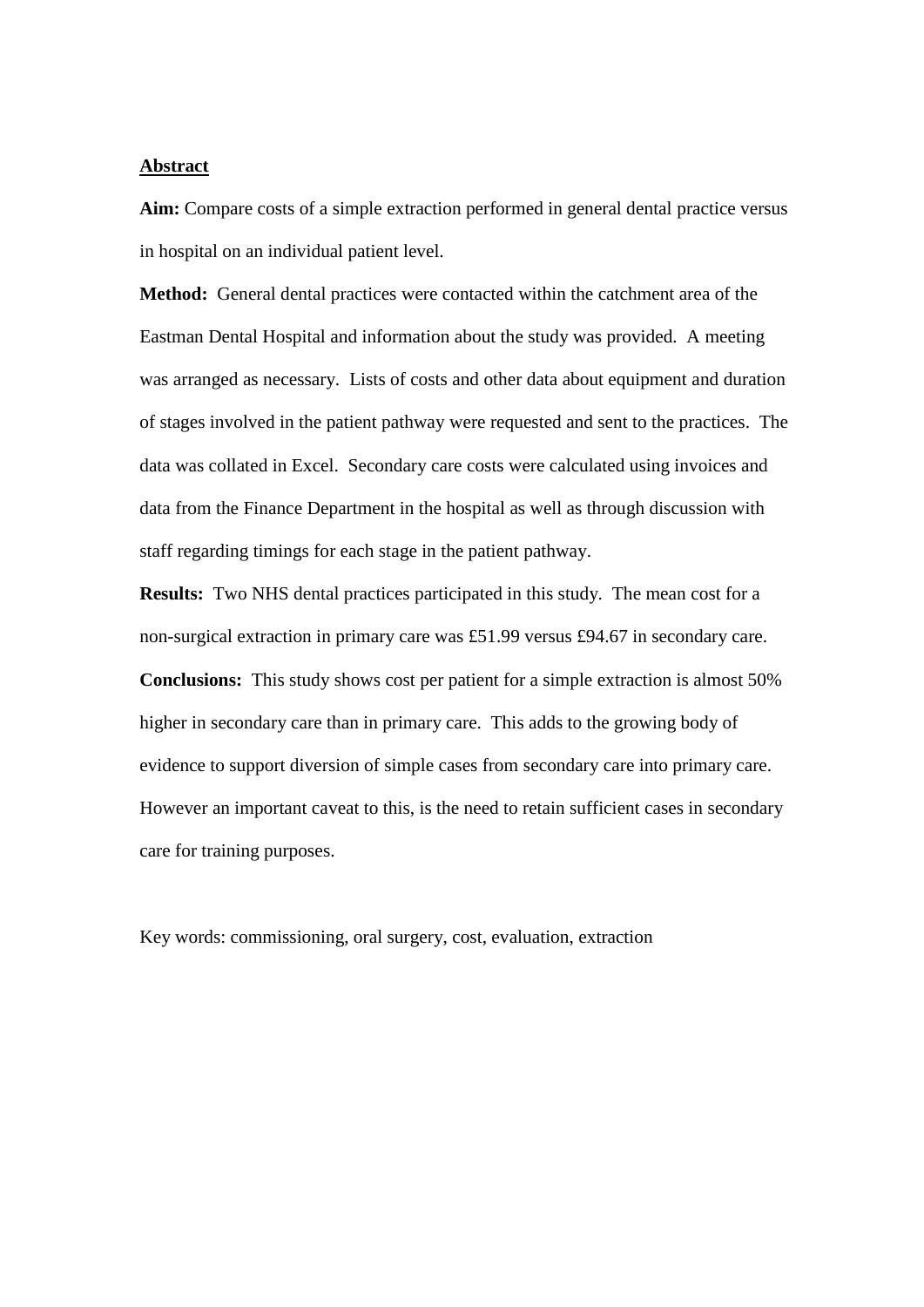#### **Introduction**

It has been well-established that the secondary care sector often receives high volumes of referrals for extractions from General Dental Practitioners (GDPs). <sup>1</sup> This has a significant financial impact for the NHS as secondary care costs are higher than in the primary care sector.<sup>2, 3</sup> One barrier to treatment in primary care is due to patient choice; patients may request treatment in hospital as they perceive the level of care in secondary care is superior.<sup>4</sup> Furthermore, primary care dentists may feel they do not have adequate skills or confidence to carry out such dental extractions, <sup>4</sup> suitable equipment may not be available or they may perceive their remuneration for this service is inadequate which may affect decision-making.<sup>5</sup>

Recently a Tiering system has been developed to categorise complexity of patients undergoing oral surgery procedures.<sup>6</sup> Case complexity may be affected by medical comorbidities, patient anxiety and social factors. The tiering levels are summarised in Table 1.

**Table 1: Summary of Oral Surgery Tiering System based on the draft framework of oral surgery complexity levels and procedures** <sup>6</sup>

| <b>Level</b> | <b>Types of procedures</b>                          | <b>Expected location of</b> |
|--------------|-----------------------------------------------------|-----------------------------|
|              |                                                     | delivery of care            |
|              | Simple extractions of erupted teeth.<br>-           | Primary care                |
|              | including erupted uncomplicated third               | - skill set and competency  |
|              | molars                                              | level achieved following    |
|              | <b>Extraction of buried roots</b><br>$\blacksquare$ |                             |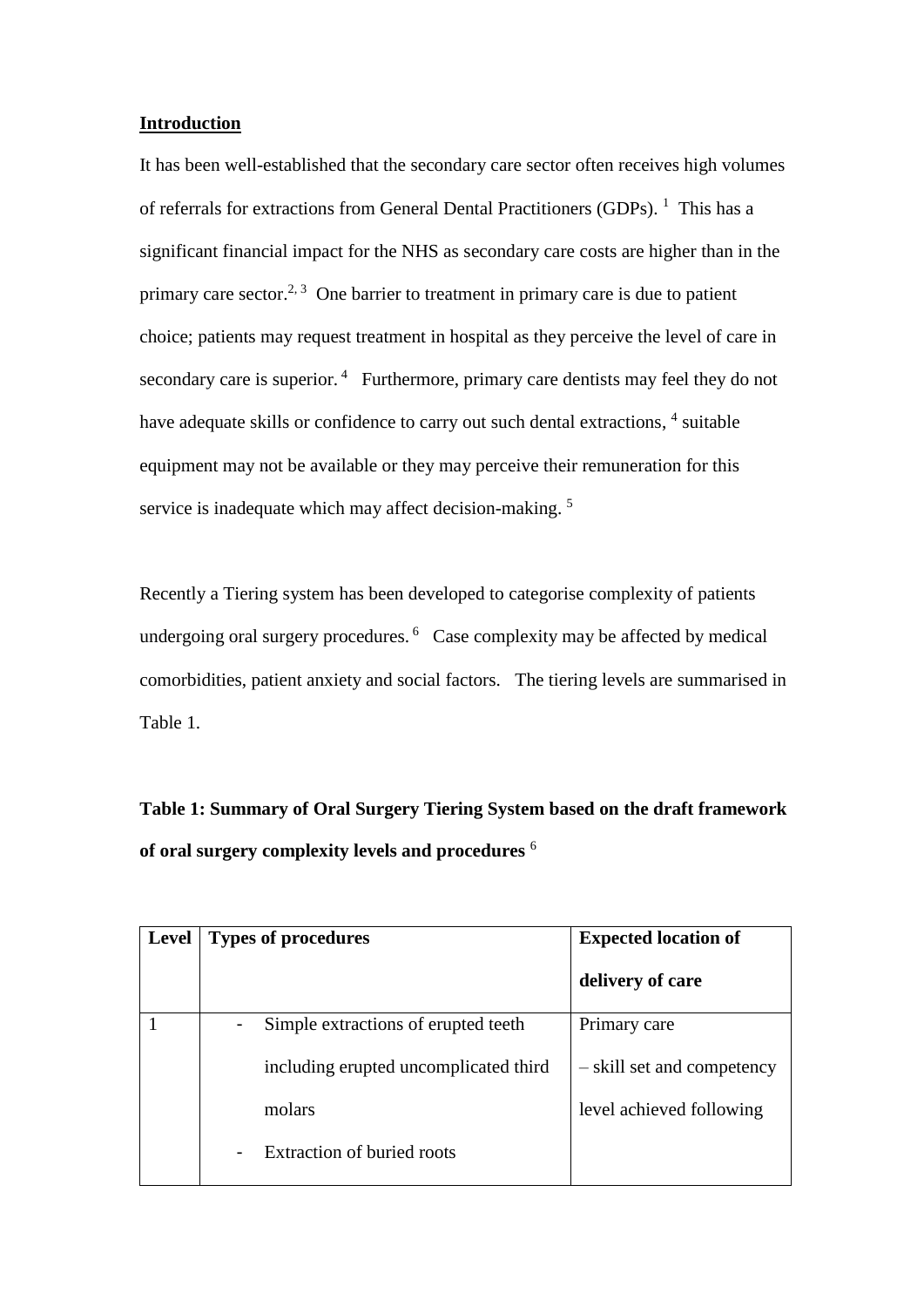|                | Patients with no medical co-morbidities    | undergraduate and dental   |
|----------------|--------------------------------------------|----------------------------|
|                |                                            | foundation training        |
| $\overline{2}$ | Surgical removal of uncomplicated          | Primary care               |
|                | third molars requiring bone removal        | - by a suitably qualified  |
|                | Surgical extraction of buried roots        | practitioner               |
|                | Surgical extraction of ectopic teeth       | E.g. Oral Surgery          |
|                | such as supernumeraries                    | Specialist working in      |
|                | Surgical exposure and bonding of           | primary care/ Dentist with |
|                | orthodontic bracket and/or chain           | enhanced skills and        |
|                | Surgical endodontics                       | experience in Oral         |
|                | Minor soft tissue surgery                  | Surgery.                   |
|                | $+\prime$ - Patients with some medical co- |                            |
|                | morbidities                                | Providers must have a      |
|                |                                            | formal link to an Oral     |
|                |                                            | Surgery Specialist.        |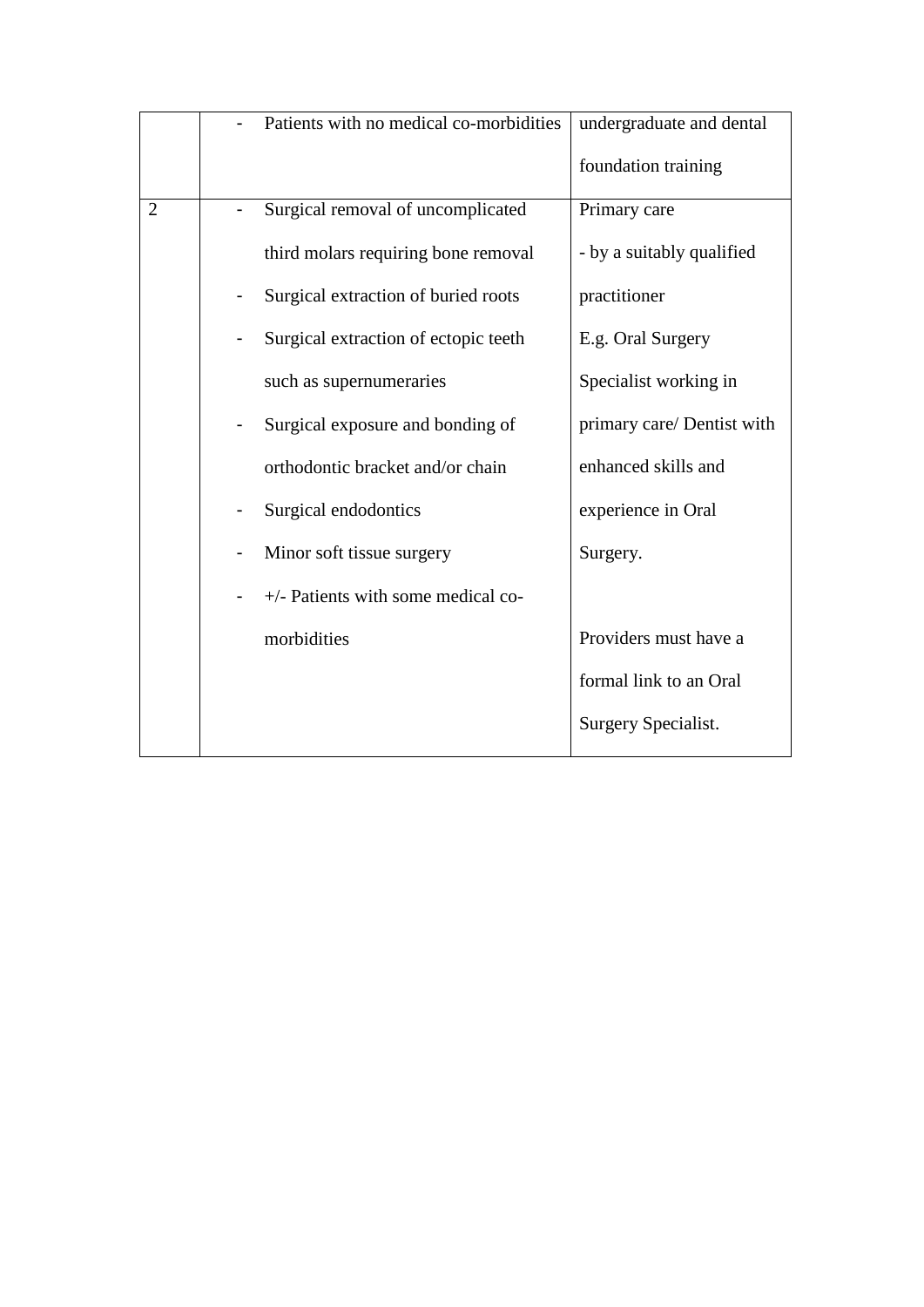| 3 | Cases where there is an increased risk    | 3a) Procedures expected to |
|---|-------------------------------------------|----------------------------|
|   | of complications such as inferior         | be delivered by an Oral    |
|   | alveolar nerve damage, mandible           | Surgery specialist or      |
|   | fracture or displacement of tooth into    | <b>Consultant OR</b>       |
|   | the antrum                                | 3b) -Consultant-led care   |
|   | Surgical removal of teeth which require   | (Oral Surgery or Oral and  |
|   | access into the antrum.                   | Maxillofacial Surgery)     |
|   | Advanced surgical procedures such as      | - Care may be provided by  |
|   | management of cysts, management of        | a team which may           |
|   | salivary gland disease, management of     | include specialist         |
|   | facial pain and TMD which have not        | trainees, specialists and  |
|   | resolved with initial measures,           | SAS (Specialty and         |
|   | suspicious oral lesions, treatment of     | Associate Specialist)      |
|   | complex dentoalveolar injuries, implant   | grades but is performed    |
|   | placement which requires pre-implant      | with Consultant            |
|   | procedures such as bone grafting,         | supervision.               |
|   | management of spreading odontogenic       |                            |
|   | infections which require extraoral        |                            |
|   | drainage.                                 |                            |
|   | Other cases such as facial fractures, jaw |                            |
|   | anomalies and advanced implantology.      |                            |
|   | $+\prime$ - Patients who are medically    |                            |
|   | compromised or require hospital           |                            |
|   | services e.g. additional investigations.  |                            |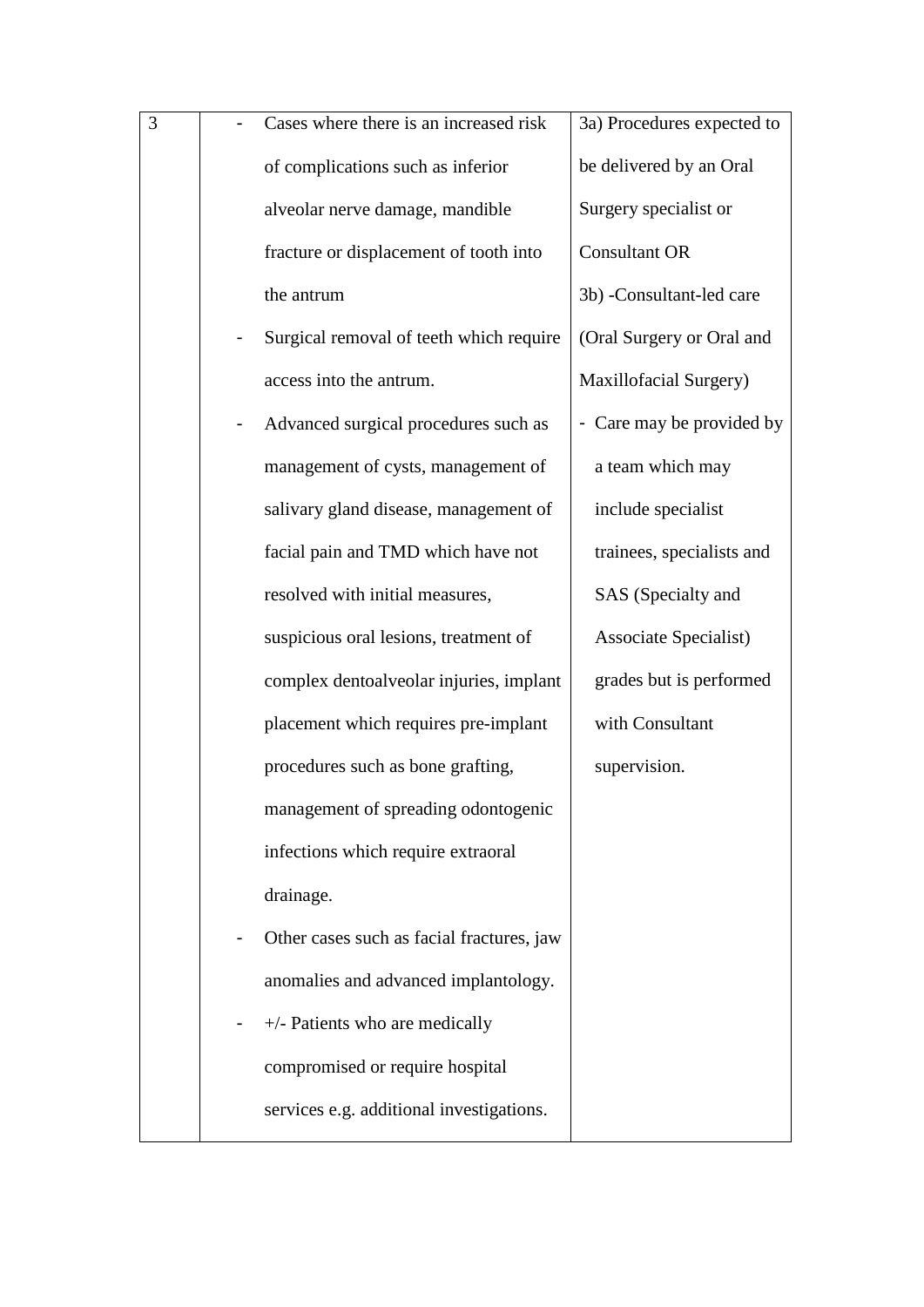| Patients undergoing general<br>$\mathbb{Z}^{\mathbb{Z}}$ |  |
|----------------------------------------------------------|--|
| anaesthesia.                                             |  |
|                                                          |  |
|                                                          |  |
|                                                          |  |
|                                                          |  |
|                                                          |  |
|                                                          |  |
|                                                          |  |
|                                                          |  |
|                                                          |  |
|                                                          |  |
|                                                          |  |
|                                                          |  |
|                                                          |  |
|                                                          |  |
|                                                          |  |
|                                                          |  |

However, some Level 1, 2 and 3 procedures may be performed in secondary care because a provider with an appropriate skill mix or multidisciplinary care is not available in primary care. 6 Furthermore, Tier 3 providers are often either dental hospitals or district general hospitals whereby the workforce also includes junior staff such as dental core trainees; hence cases which are categorised as Level 1 may be accepted for training purposes.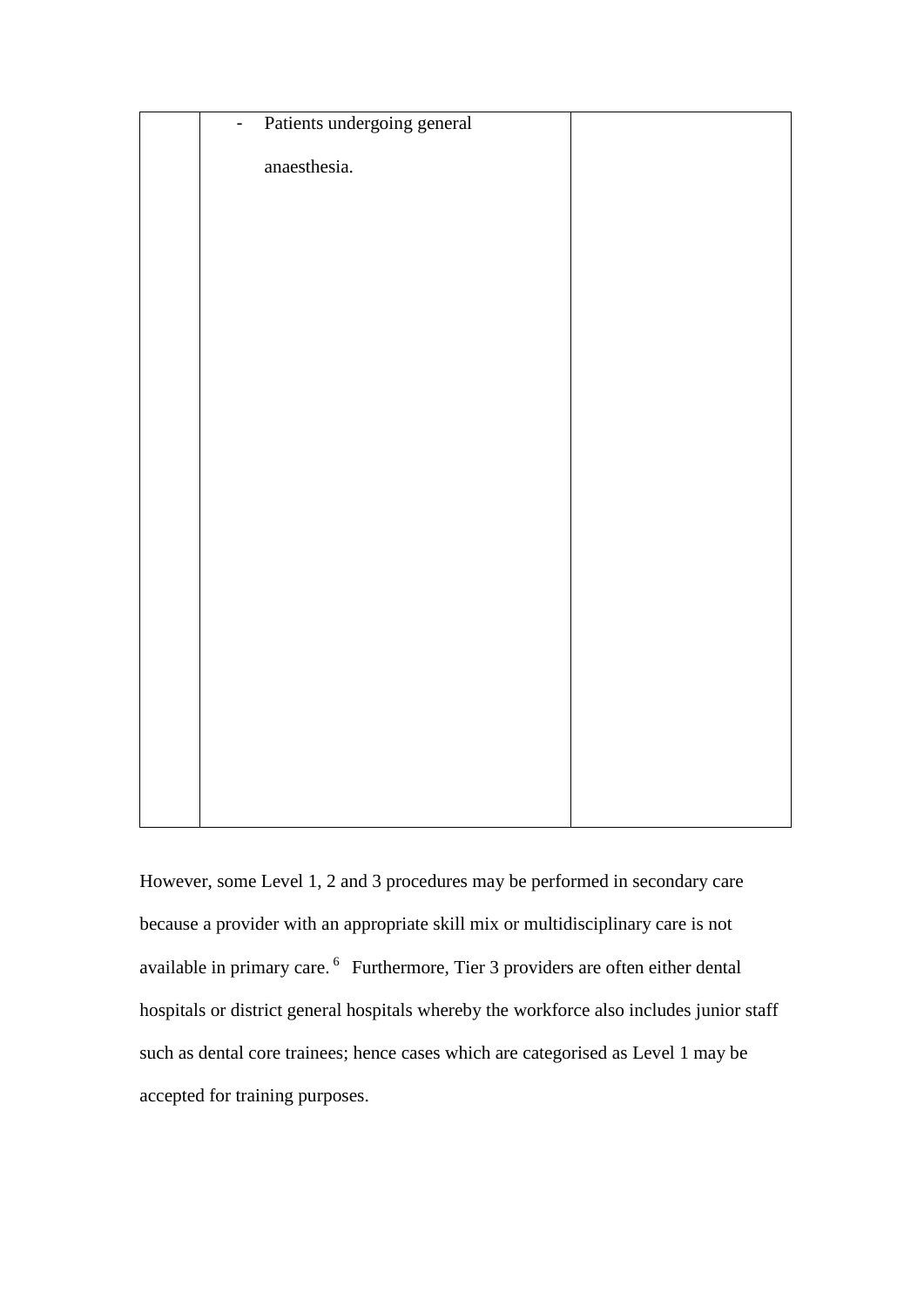To date, there have been several studies investigating referral patterns in oral surgery.<sup>3,</sup>  $7.8$  However, there has been no study assessing the cost implications of providing oral surgery services in different settings on an individual patient level. Despite it being commonly known that overall secondary care costs are higher than primary care, the cost-effectiveness of performing such treatment in different locations has not been explored.

The aim of this article is to determine the average cost per patient of a simple dental extraction in primary care versus the cost of the same treatment in secondary care.

#### **Method**

The average cost of an extraction has been assessed adopting a micro-costing (bottom up) approach, where each component of resource use is estimated and a unit cost is derived. <sup>9</sup> For each setting, the activities and resources which are involved throughout the entire pathway of the patient (Figures 1a and 1b) have been identified including materials, devices, staff time and general costs. Data on quantity of resources used and their unit costs have been collected in primary and secondary care through interviews.

#### **1. Primary care**

A list of dental practices that refer patients to the Eastman Dental Hospital and are located within the catchment area was obtained. The practices were contacted by telephone or e-mail with an initial meeting arranged as required. A summary of the information required from the practices was provided. Two practices agreed to participate in the study. Neither of the practices had an Intermediary Minor Oral Surgery contract.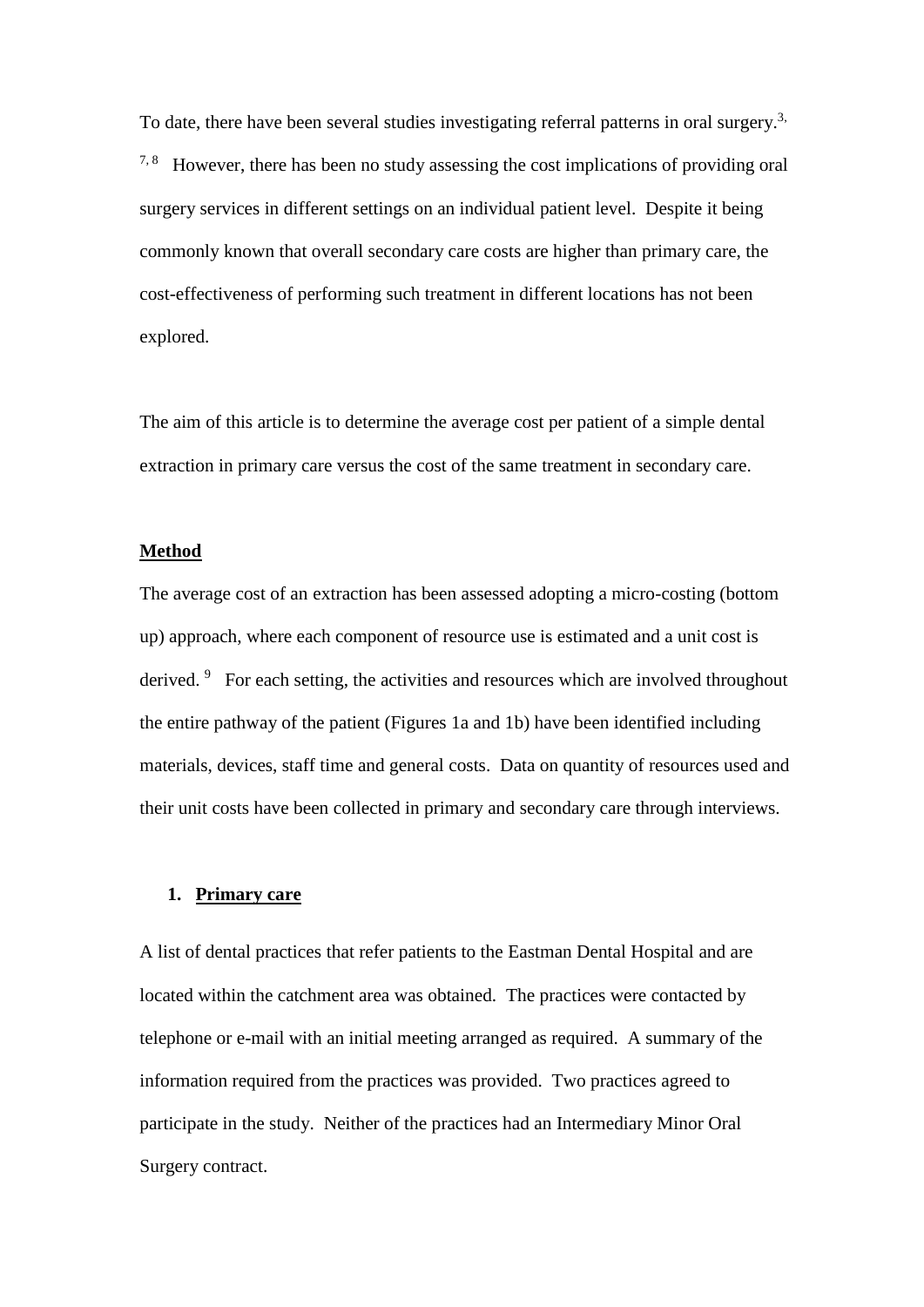The patient pathway for oral surgery in primary care is illustrated in Figure 1a. An average cost per patient was calculated using the total costs in each of the 2 practices.

#### **2. Secondary care**

Each of the stages involved in the patient pathway for oral surgery, from receipt of the referral, to consultation and completion of the extraction, was identified and is shown in Figure 1b.

#### **Figure 1: Patient pathways for oral surgery**



#### **a) Primary Care**

#### **Results**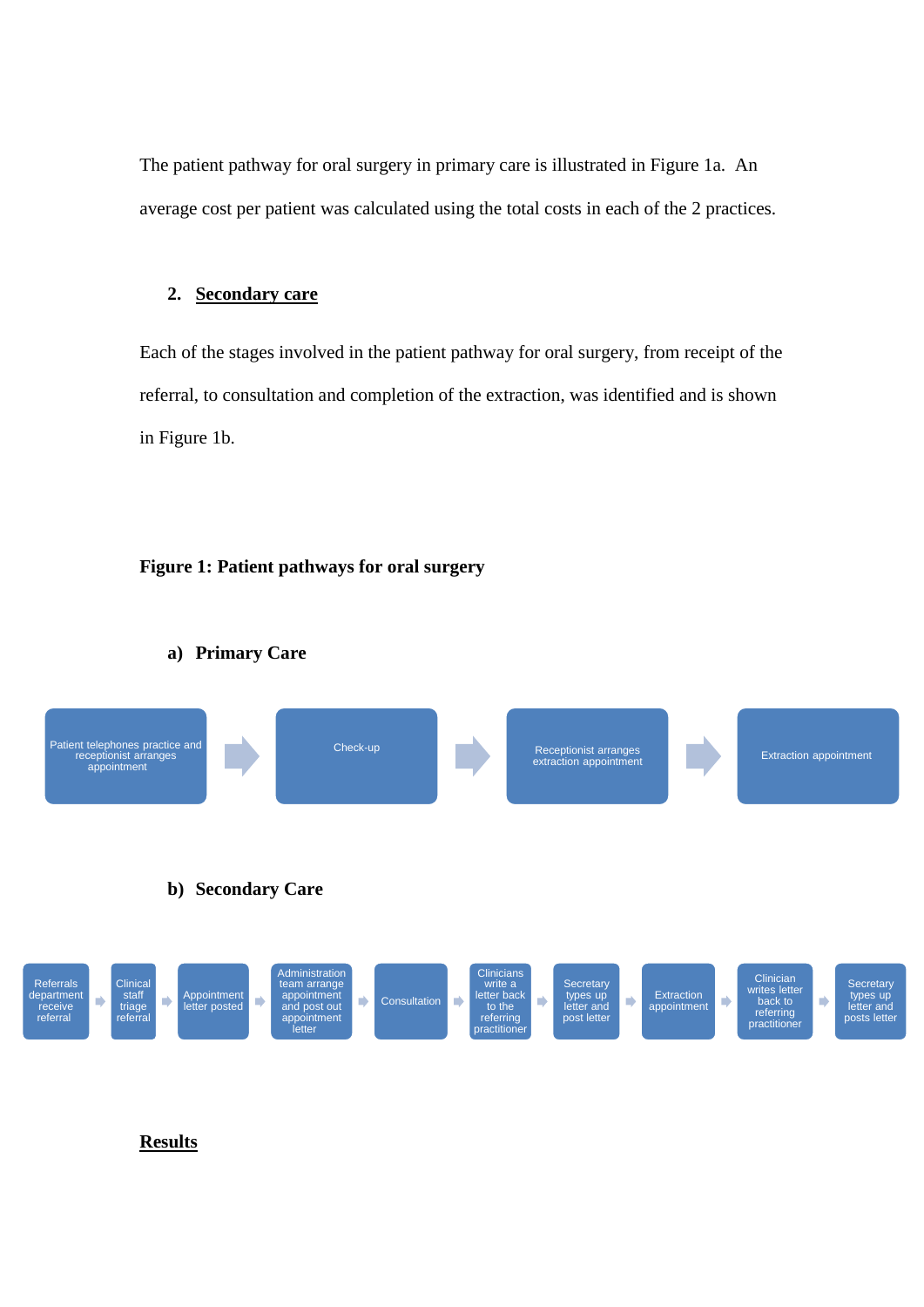# **Table 2: Cost of a non-surgical extraction in primary care**

| <b>Resource</b>         | <b>Formulae</b>                       | Cost per          | Cost per          |
|-------------------------|---------------------------------------|-------------------|-------------------|
|                         |                                       | patient in        | patient in        |
|                         |                                       | <b>Practice 1</b> | <b>Practice 2</b> |
| Receptionist cost for   | Wage per minute x Time spent per      | £1.67             | £1.79             |
| initial appointment     | patient in minutes                    |                   |                   |
| Nursing cost for        | Mean nursing wage per minute x        | £2.86             | £3.57             |
| initial appointment     | Average time taken for initial        |                   |                   |
|                         | appointment including                 |                   |                   |
|                         | decontamination, radiographs and      |                   |                   |
|                         | chair turnaround                      |                   |                   |
| Clinician cost for      | Payment for 3 UDAs                    | £30.00            | £30.00            |
| <b>Band 2 treatment</b> |                                       |                   |                   |
| Premises cost           | Cost per square metre: Monthly rent / | £2.46             | £2.04             |
|                         | square metre of practice              |                   |                   |
|                         |                                       |                   |                   |
|                         | Cost per surgery = $Cost$ per square  |                   |                   |
|                         | metre x Average square metre of       |                   |                   |
|                         | surgery                               |                   |                   |
|                         |                                       |                   |                   |
|                         | Cost per patient = Cost per surgery/  |                   |                   |
|                         | Average number of patients seen per   |                   |                   |
|                         | surgery per month                     |                   |                   |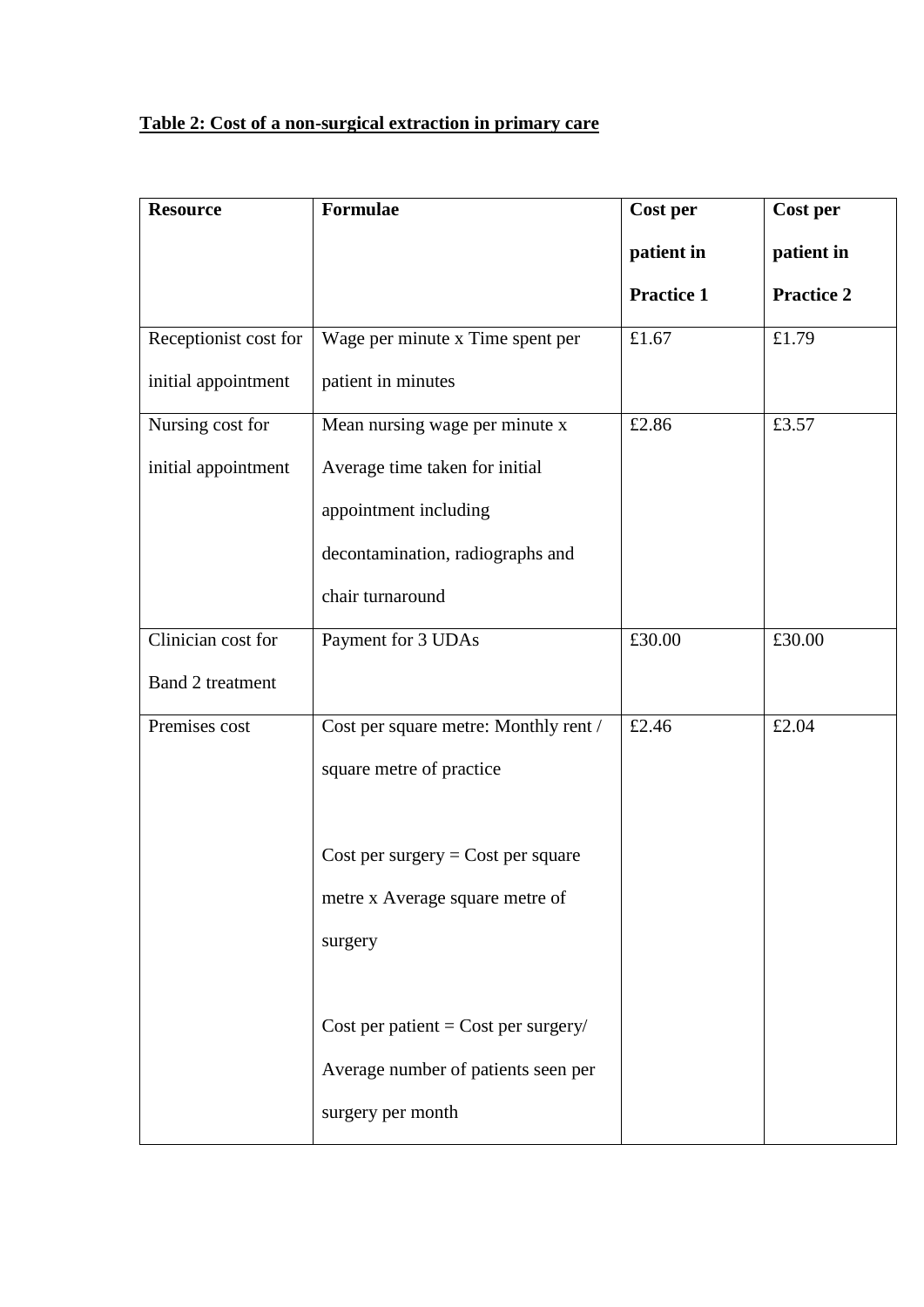| <b>Utilities</b> costs | Total cost/Total number of patients   | £0.80  | £0.43  |
|------------------------|---------------------------------------|--------|--------|
| (water, electricity,   | seen in an average month              |        |        |
| heating, insurance,    |                                       |        |        |
| maintenance, phone,    |                                       |        |        |
| stationary)            |                                       |        |        |
| Consumables for        | Unit cost x number needed per patient | £1.44  | £1.19  |
| assessment(barrier     |                                       |        |        |
| tape, wipes, mirror,   |                                       |        |        |
| gloves, masks,         |                                       |        |        |
| patient apron, hand    |                                       |        |        |
| towels)                |                                       |        |        |
| Cost of X-rays         | X-may machine cost per year= Initial  | £0.05  | £0.13  |
|                        | cost of X-ray machine/Lifespan of X-  |        |        |
|                        | ray machine in years                  |        |        |
|                        | $Cost = X-ray$ machine cost per year/ |        |        |
|                        | Number of X-rays taken in 1 year      |        |        |
|                        |                                       |        |        |
|                        | Similar formula as above              |        |        |
|                        |                                       |        |        |
| X-ray holder           |                                       | £0.004 | £0.002 |
|                        | Cost per patient                      |        |        |
|                        |                                       |        |        |
| X ray film             | X-ray maintenance cost per            | £0.15  | £0.20  |
|                        | year/Number of X-rays taken in 1 year |        |        |
| X ray maintenance      |                                       |        |        |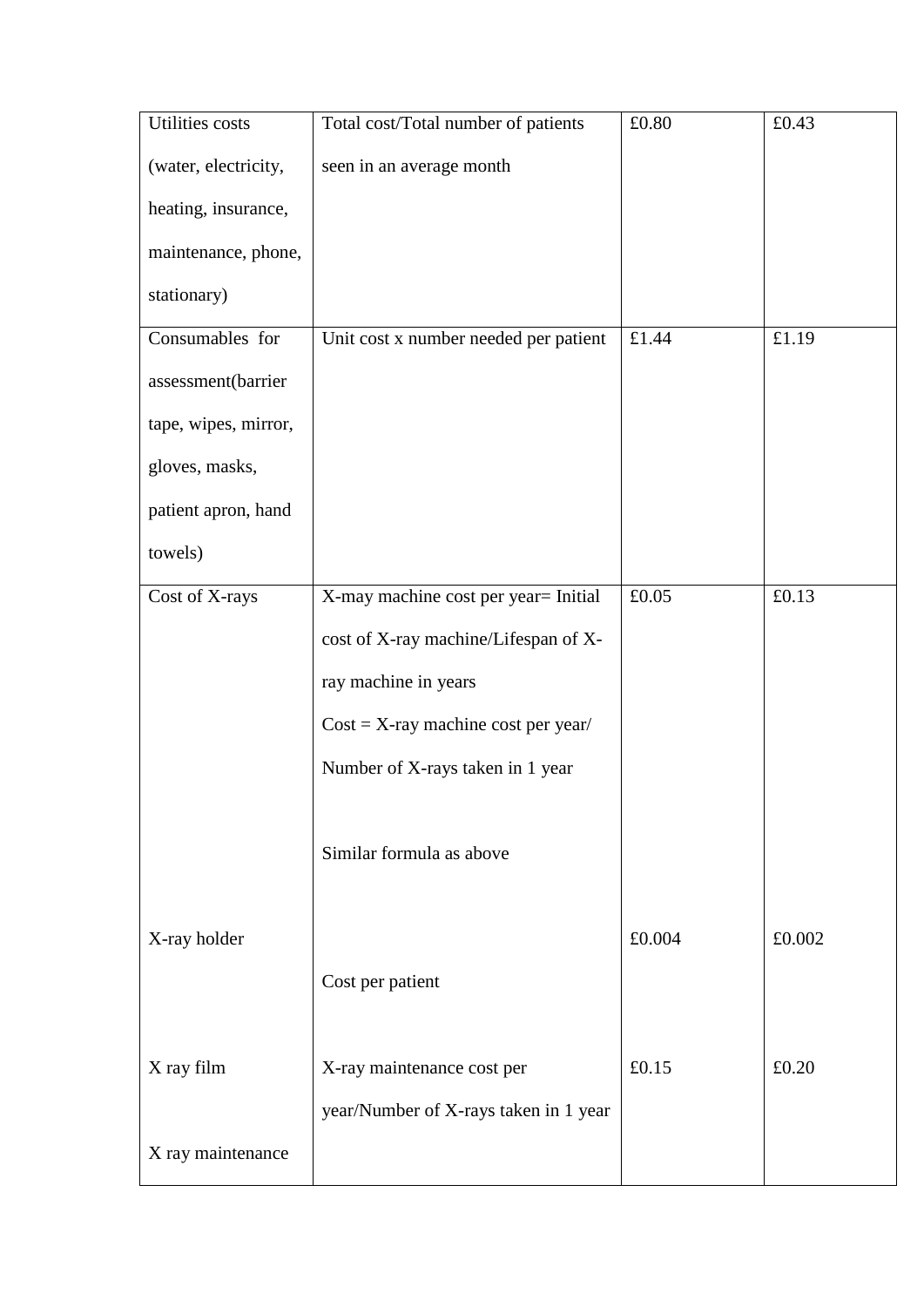|                      |                                             | £0.13                    | £0.07                    |
|----------------------|---------------------------------------------|--------------------------|--------------------------|
| Sterilisation        | Sterilisation cost per year = Initial cost  | £0.04                    | £0.14                    |
|                      | of machine/Lifespan in year                 |                          |                          |
|                      |                                             |                          |                          |
|                      | Cost per patient $=$ Sterilisation cost per | £0.15                    | £0.06                    |
|                      | year/Total patients seen in practice in     |                          |                          |
|                      | 1 year                                      |                          |                          |
| Receptionist cost at | Wage per minute x Time spent per            | £2.00                    | £1.43                    |
| extraction           | patient in minutes                          |                          |                          |
| appointment          |                                             |                          |                          |
| Nursing cost at      | Wage per minute x Time spent per            | £3.82                    | £7.14                    |
| extraction           | patient in minutes                          |                          |                          |
| appointment          |                                             |                          |                          |
| Clinician cost at    | Paid for 3 UDAs as above                    | $\overline{\phantom{a}}$ | $\overline{\phantom{0}}$ |
| extraction           |                                             |                          |                          |
| appointment          |                                             |                          |                          |
| Premises cost at     | As above                                    | £2.46                    | £2.04                    |
| extraction           |                                             |                          |                          |
| appointment          |                                             |                          |                          |
| Consumables for      | Unit cost x number needed per patient       | £2.44                    | £3.09                    |
| treatment(Local      |                                             |                          |                          |
| anaesthetic, dental  |                                             |                          |                          |
| needle, gauze,       |                                             |                          |                          |
| gloves, gowns,       |                                             |                          |                          |
| visors/masks, wipes  |                                             |                          |                          |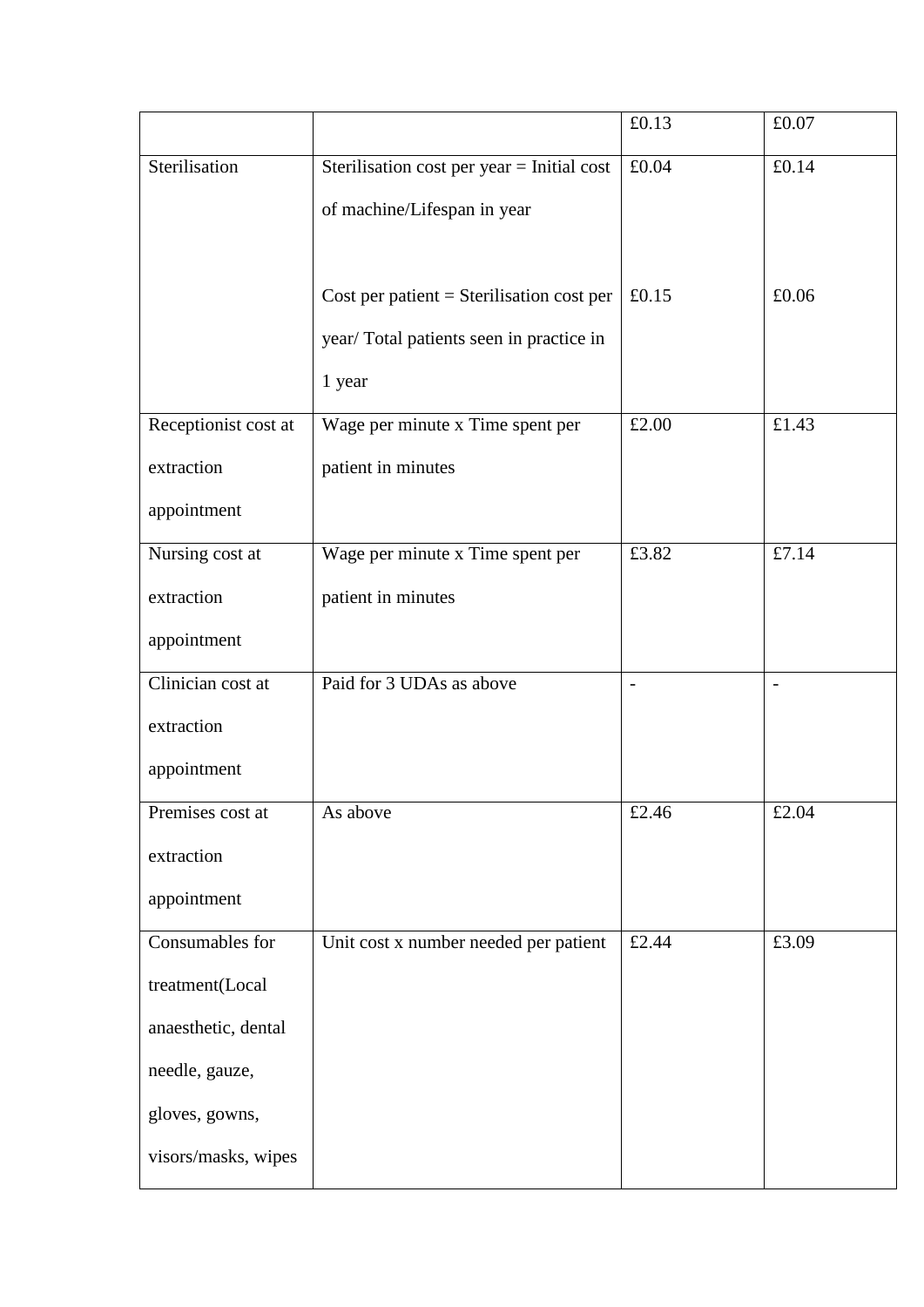| Wipes             |                                      |        |        |
|-------------------|--------------------------------------|--------|--------|
| Extraction        |                                      |        |        |
| equipment:        |                                      |        |        |
| Elevators         | (Initial cost/lifespan in years)x    | £0.02  | £0.03  |
|                   | number of extractions performed in 1 |        |        |
|                   | year                                 |        |        |
| Forceps           |                                      | £0.06  | £0.06  |
| <b>TOTAL COST</b> |                                      | £50.56 | £53.41 |

The mean cost of a dental extraction in primary care was £51.99.

# **Table 3: Cost of a non-surgical extraction in secondary care**

| <b>Resource</b>                            | Formulae                       | Cost    |
|--------------------------------------------|--------------------------------|---------|
|                                            |                                | per     |
|                                            |                                | patient |
| Referral administration staffing cost for  | Wage per minute x Time         | £1.92   |
| receipt of referral                        | taken to process 1 referral in |         |
|                                            | minutes                        |         |
|                                            |                                |         |
| Clinical staff triaging cost for referrals | 1.Staff Grade 1 Cost           |         |
|                                            | $=$ Wage per minute x Time     |         |
|                                            | taken to triage 1 referral in  |         |
|                                            | minutes                        |         |
|                                            |                                |         |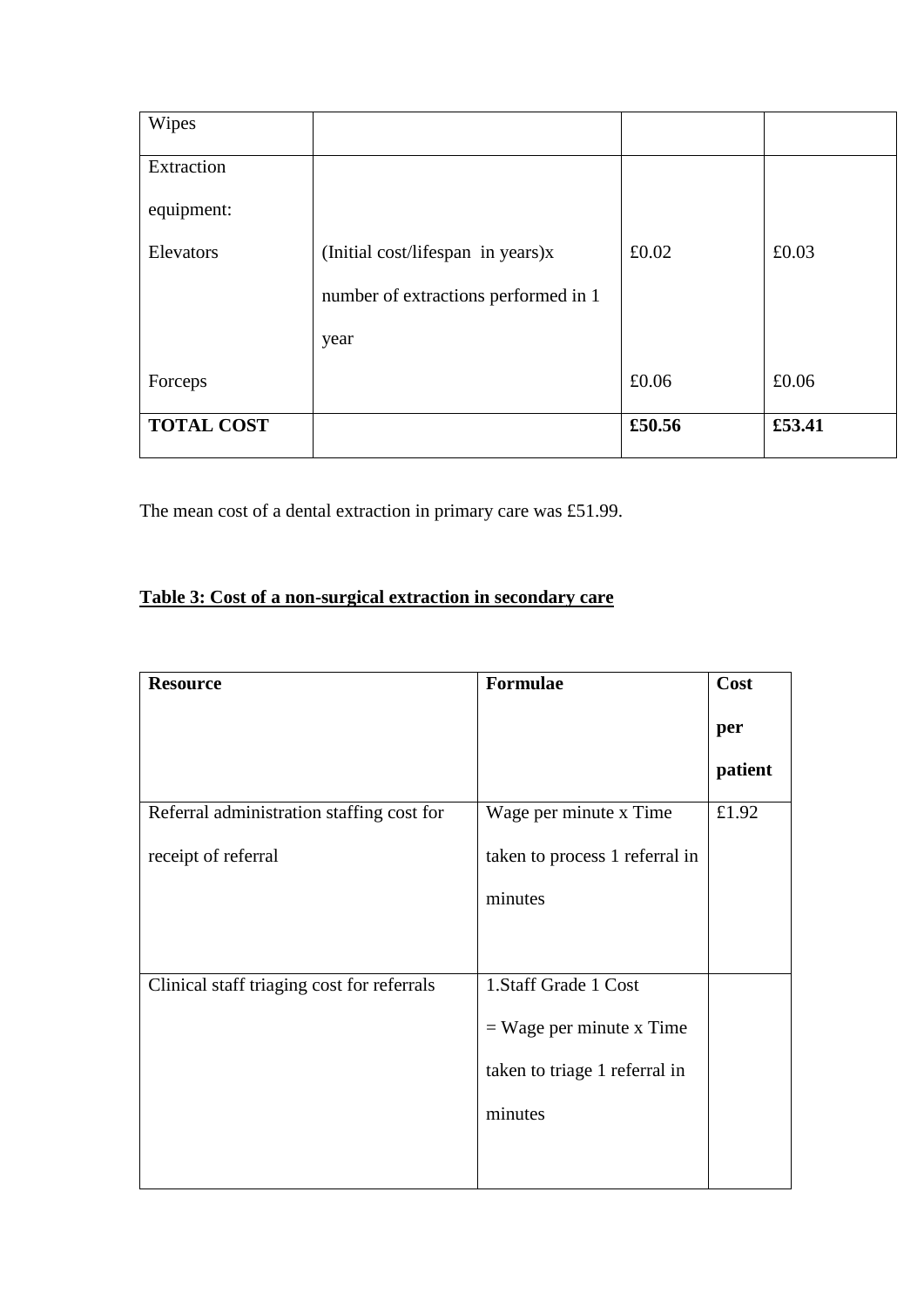|                                    | 2. Staff Grade 2 Cost         |       |
|------------------------------------|-------------------------------|-------|
|                                    | $=$ Wage per minute x Time    |       |
|                                    | taken to triage 1 referral in |       |
|                                    | minutes                       |       |
|                                    |                               |       |
|                                    | 3. Consultant Cost            |       |
|                                    | $=$ Wage per minute x Time    |       |
|                                    | taken to triage 1 referral in | £1.28 |
|                                    | minutes                       |       |
|                                    |                               |       |
|                                    | Mean cost                     |       |
| Administration team staff cost for | Wage per minute x Time        | £1.75 |
| arranging consultation appointment | taken to arrange              |       |
|                                    | appointment and send out      |       |
|                                    | appointment letter            |       |
| Cost of appointment letter         | Cost of paper $+$ printing    | £0.58 |
|                                    | $cost + postage cost$         |       |
| Nursing cost for consultation      | Mean nursing wage per         | £2.90 |
|                                    | minute x Average time         |       |
|                                    | taken for a consultation      |       |
|                                    | appointment for an            |       |
|                                    | extraction                    |       |
| Clinician cost for consultation    | Weighted average cost per     | £5.46 |
|                                    | consultation                  |       |
|                                    |                               |       |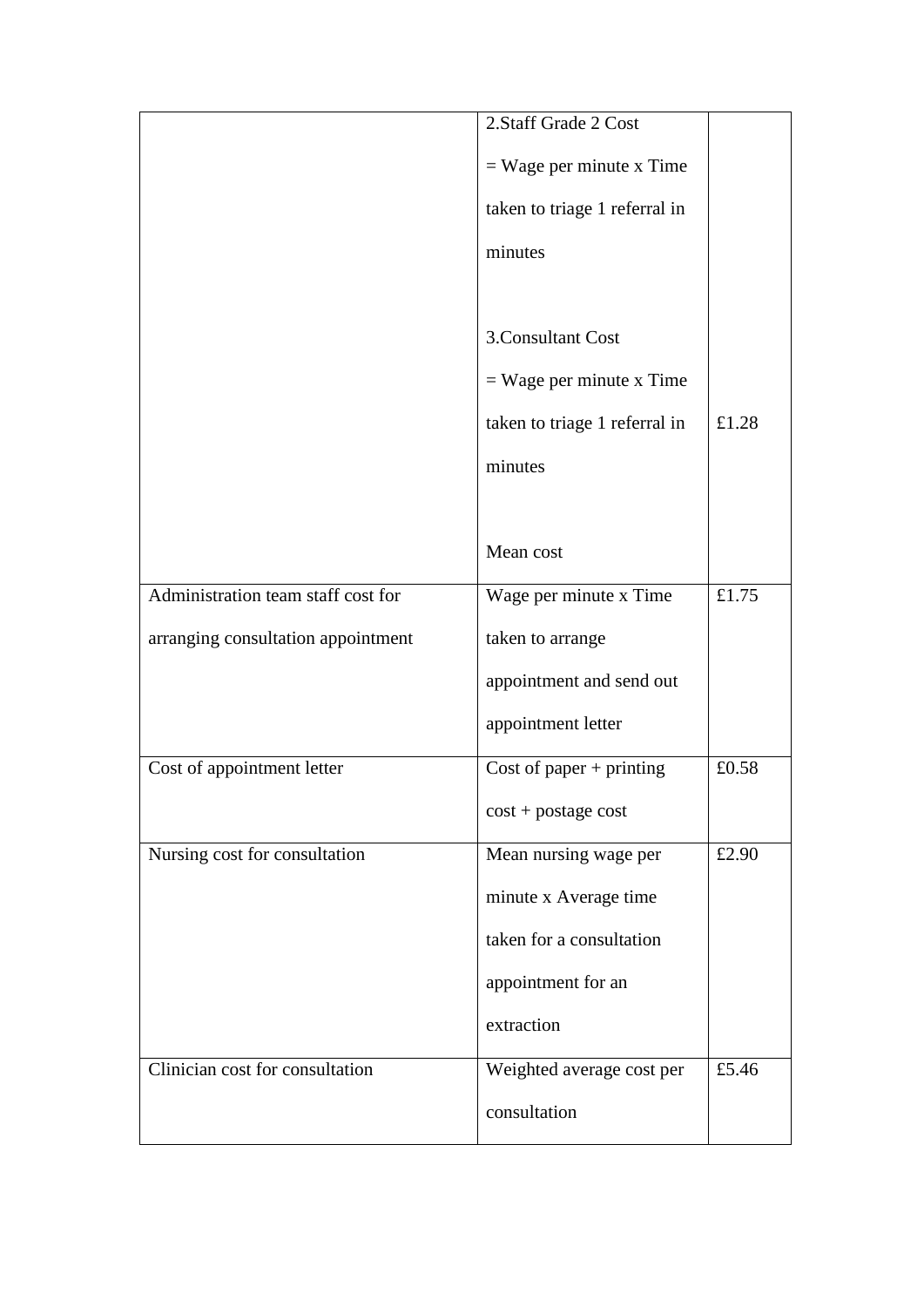| Premises cost for consultation              | Departmental space charge     | £9.40 |
|---------------------------------------------|-------------------------------|-------|
|                                             | per month / average total     |       |
|                                             | number of patients attending  |       |
|                                             | department in 1 month         |       |
| Consumables cost for consultation (barrier  | Unit cost x number needed     | £3.77 |
| tape, drape, disposable mirror, wipes,      | per patient                   |       |
| gloves, masks/visor)                        |                               |       |
| Receptionist cost for consultation          | Wage per minute x Time        | £1.92 |
|                                             | spent per patient in minutes  |       |
| Cost of X ray                               | <b>Calculated by Business</b> | £5.40 |
|                                             | Manager in Radiology          |       |
| Clinician cost to write letter to referrer  | Clinician cost per minute x   | £2.72 |
|                                             | Average time taken            |       |
|                                             | (Consultant, Staff Grade,     |       |
|                                             | Registrar, SHO)               |       |
|                                             | Mean calculated               |       |
| Secretarial cost for writing and processing | Wage per minute x Time        | £0.85 |
| a letter                                    | spent                         |       |
| Cost of letter to referring practitioner    | As above                      | £0.58 |
| Nursing cost for treatment                  | Wage per minute x Average     | £5.80 |
|                                             | time taken for an extraction  |       |
|                                             | appointment                   |       |
| Clinician cost for treatment (SHO)          | Wage per minute x Average     | £7.19 |
|                                             | time taken for an extraction  |       |
|                                             |                               |       |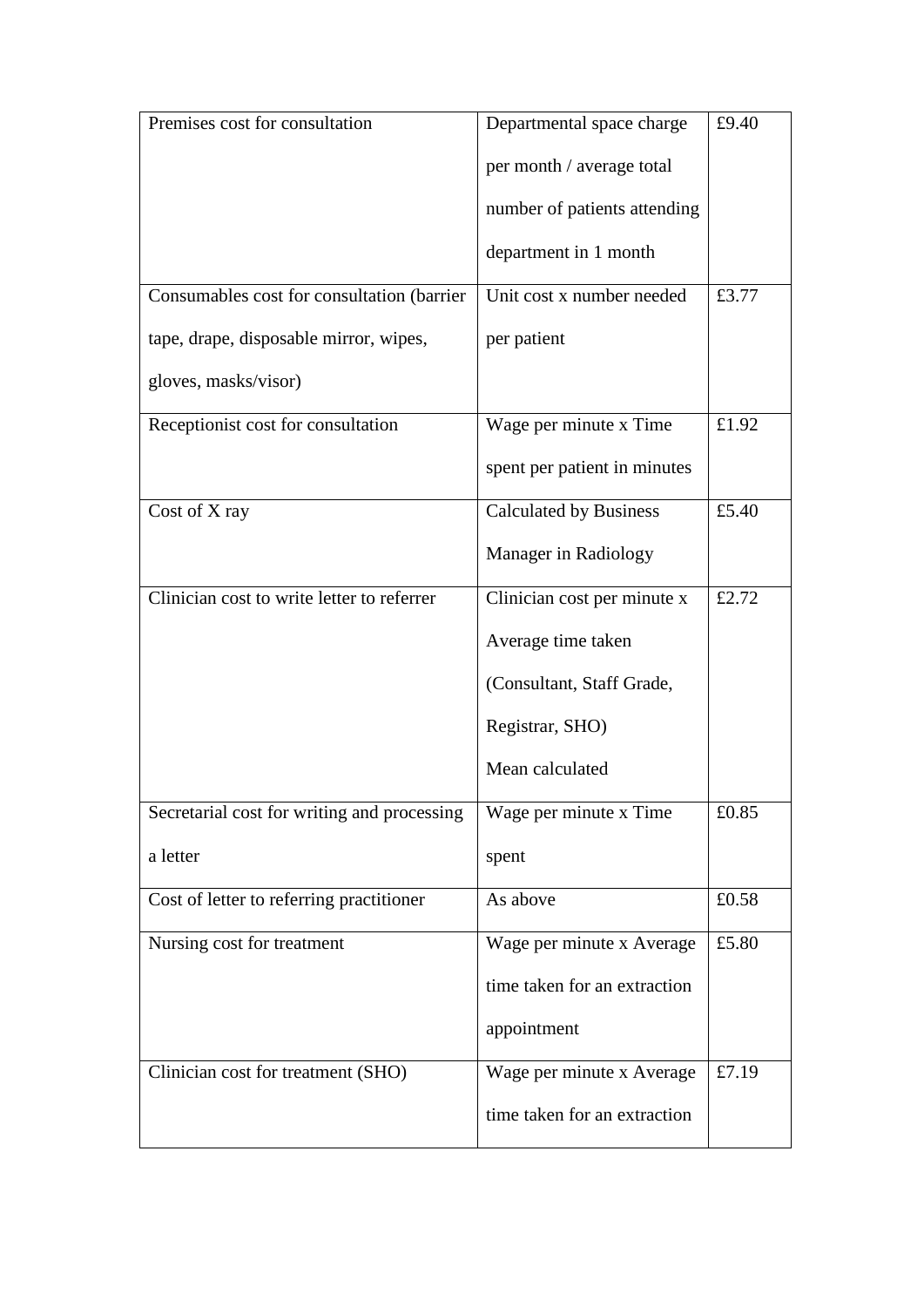|                                             | (assuming SHOs see simple     |        |
|---------------------------------------------|-------------------------------|--------|
|                                             | extraction Tier 1 type cases) |        |
| Premises metre cost for treatment           | As above                      | £9.40  |
| Receptionist staff cost                     | Wage per minute x Time        | £0.72  |
|                                             | spent per patient             |        |
| Consumables for treatment (sterilisation,   | Unit cost x number needed     | £29.22 |
| gauze, local anaesthesia, dental needle,    | per patient                   |        |
| barrier tape, drape, disposable mirror,     |                               |        |
| wipes, gloves, masks/visor, surgical        | (Initial cost/lifespan in     |        |
| gloves, surgical gown, extraction           | years)x number of             |        |
| equipment)                                  | extractions performed in 1    |        |
|                                             | year                          |        |
| Clinician cost for writing a letter back to | As above                      | £2.72  |
| the referring practitioner                  |                               |        |
| Secretarial cost for writing and processing | As above                      | £0.51  |
| letter                                      |                               |        |
| Cost of letter                              | As above                      | £0.58  |
| <b>TOTAL COST</b>                           |                               | £94.67 |

The cost of a dental extraction in secondary care was £94.67.

The difference between primary care and secondary care costs for a simple extraction was estimated to be £42.68.

## **Discussion**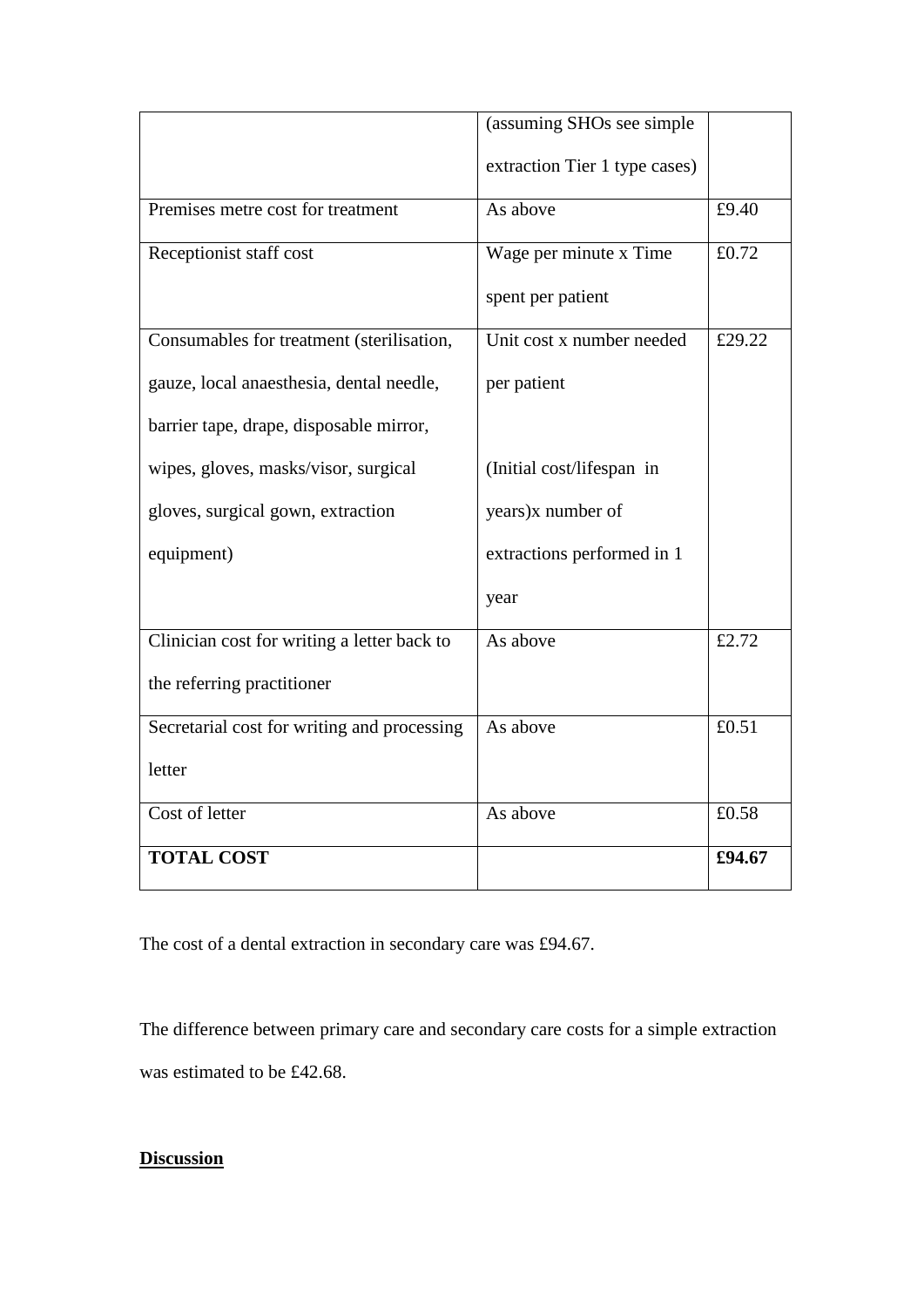Oral surgery procedures carried out in hospitals increase service delivery cost for the NHS in comparison to the costs of the same procedure being provided in primary care. <sup>8</sup> However common reasons for referrals from GDPs to secondary care are due to a patient's need for multiple extractions or GDPs may anticipate the extraction to be difficult.<sup>1,7</sup> In some cases, GDPs' lack of surgical experience may also be a relevant factor when considering reasons for referral for simple extractions. <sup>10</sup>

The British Association of Oral Surgeons (BAOS) has been a key driver for the provision of routine oral surgery services to occur in primary care to enable patients to access care locally and to reduce waiting times.  $11$  New triaging systems have demonstrated shortened waiting times which improves patient care, and have also reduced numbers of referrals directed to secondary care. Kendall 2009 found 59% of referrals were diverted to primary care as opposed to remaining in secondary care.<sup>12</sup> Similarly, a study in North West England showed a fall of 37% in dentoalveolar procedures performed in secondary care following the introduction of the Primary Care Oral Surgery service.<sup>13</sup>

However, Chiu 2017's report stated there had been no overall cost saving from the primary care oral surgery service.  $13$  In contrast, the results of this article show the cost was almost twice as high to treat a patient in secondary care compared to primary care for a Tier 1 type case. This shows on a local level the minimum potential cost savings that could be made by the NHS if Tier 1 cases were performed by GDPs.

Although costs are at the forefront of this study, we think that these findings should not overlook the importance of delivery of training in secondary care. Undergraduates'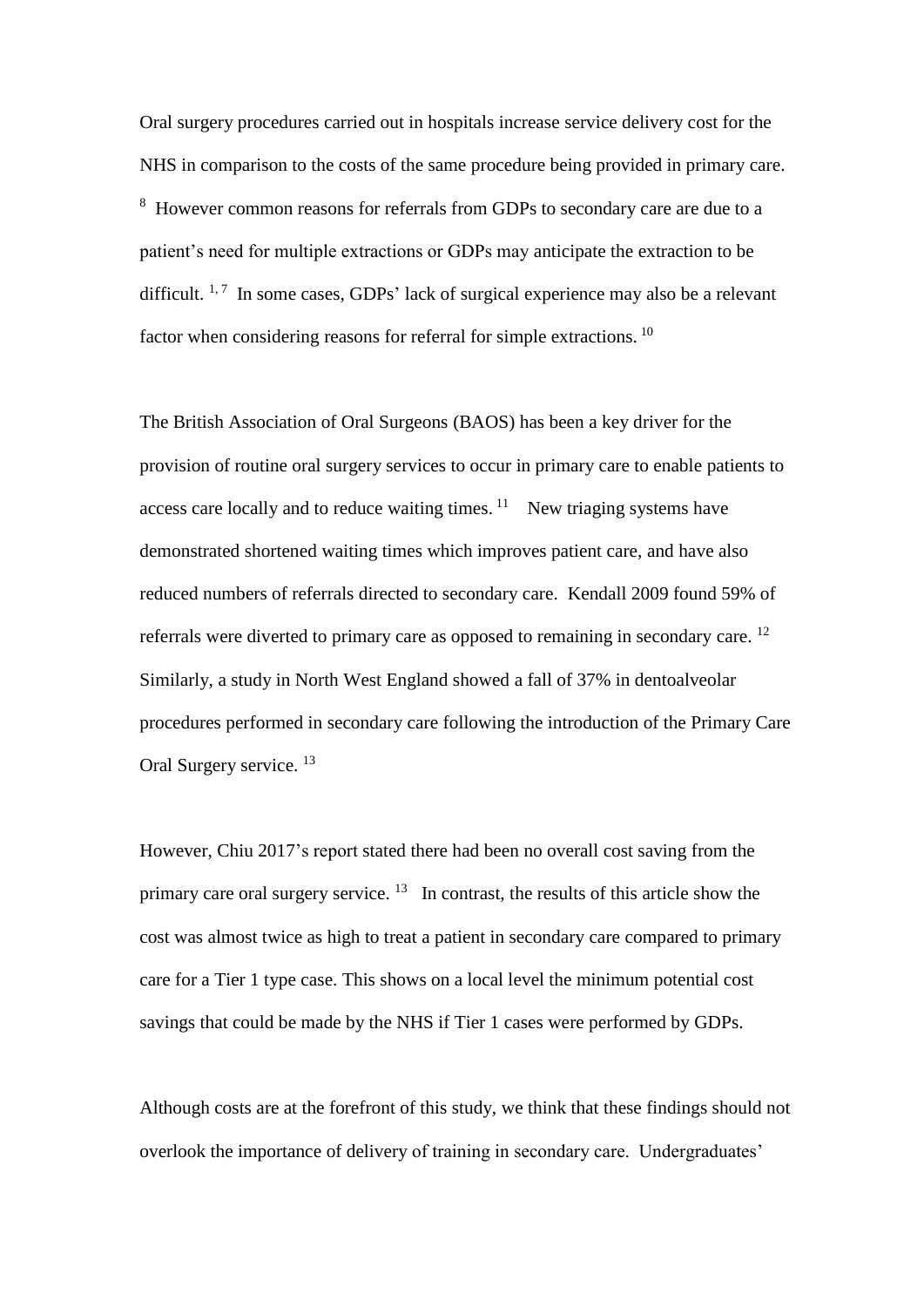confidence in oral surgery has already been reported to be low for simple surgical procedures.<sup>14</sup> Therefore in line with the medical training pathway, dental core training positions in oral surgery or oral and maxillofacial surgery may help improve competence in performing surgical extractions as well as simple extractions. This has been reflected by the findings of a survey which found 40% of foundation trainers in England and Northern Ireland also thought newly qualified dentists were unable to carry out a surgical extraction independently. <sup>14</sup>

In our hospital, referrals are triaged by SAS grades and Consultants and cases are accepted for training. If these cases were redirected to primary care, this may impact on the skills of the future workforce in terms of current trainees. Therefore accepting relatively simple cases is beneficial for training, in particular dental core trainees, to help develop their confidence and competence. We have also found that almost 50% of Tier 1 cases performed in our department were performed by dental core trainees. This shows the importance of retaining certain numbers of cases to help develop skills of trainees. The mere assessment of costs of treatment provision does not allow for cases where more than one clinician helped treat a patient as well as treatment by more than one grade of clinician over more than one visit. For instance, in cases where dental core trainees require assistance with extractions, this support would be provided by SAS grades, Registrars or Consultants. This cost assessment does not allow for this. Despite the financial implications regarding where NHS care is provided, suitable cases need to be retained in secondary care as oral surgery is a field with a growing need for training to be providing beyond undergraduate years.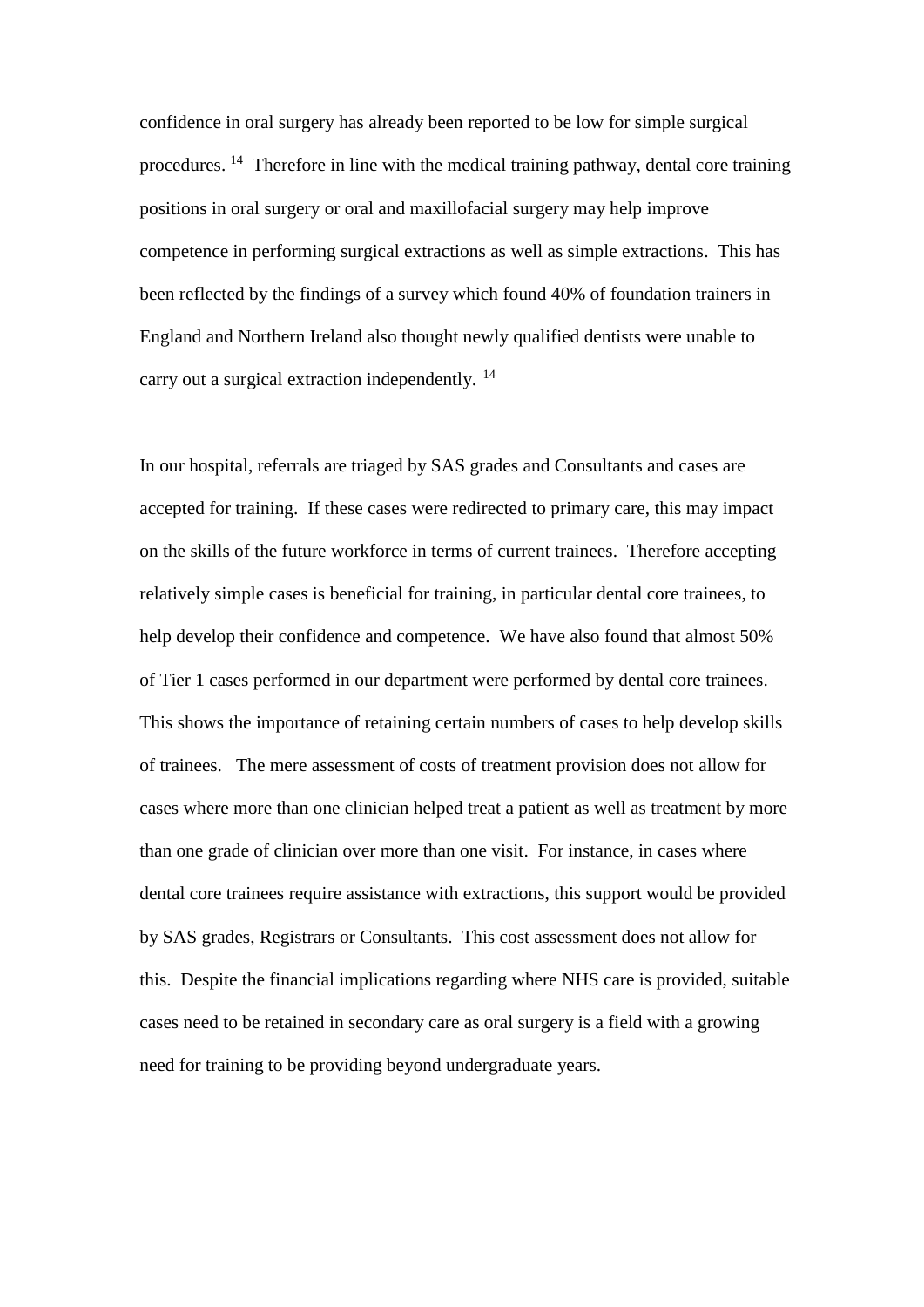There were several limitations such as when calculating costs per patient in secondary care, there was no accurate method used to determine the mean consultation time or treatment time. Expert opinion of individual clinicians' was used and may induce a recall bias. An improvement would be to use a direct measurement of time. It is also difficult to attribute costs of all equipment used on an individual patient level. Furthermore, the study did not incorporate costs where more than one clinician had to help, for instance if a senior clinician helps a junior colleague. However this is unlikely as the nature of Tier 1 cases means that complexity is low. Some minor resources (e.g. hand wash, cup for rinsing, and cost of folder for medical notes) were also not included in the analysis as the magnitude of the cost was not relevant.

Looking at limitations in terms of estimated primary care costs, only 2 NHS practices were included as it had been difficult to recruit more practices due to the time required for participation and as sensitive information was involved. Both practices also were 2 surgery practices and therefore using a range of sized practices would improve the assessment of costs. However, both practices were based within the same borough of London, therefore increasing comparative accuracy of costing based on regional effects with the hospital as the results may be context-specific. The results are based on a limited sample of practices, and therefore cannot be generalised for other geographical areas such as outside London, where costs of land and staff are different. However, these results are informative to decision-makers.

#### **Conclusions**

This is the first cost analysis undertaken in dentistry of which we are aware. We found that the average cost per patient of a simple extraction in primary care is £51.99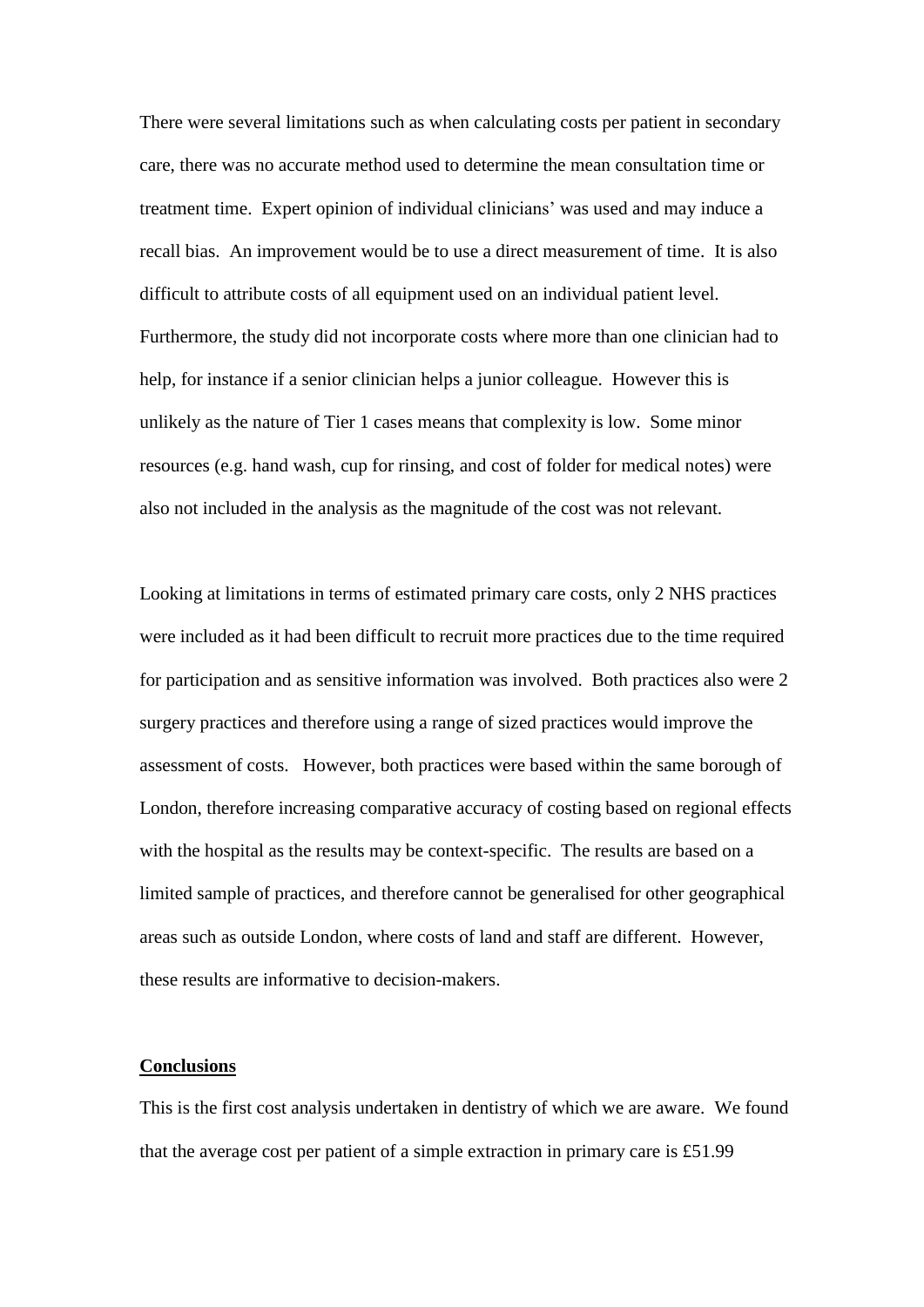compared to the cost in secondary care of £94.67. This demonstrates the financial benefit of diverting simple dentoalveolar procedures from secondary care to primary care but potentially this could be at a cost to training.

#### **Disclaimer**

Dr Pizzo is partially funded by the National Institute for Health Research (NIHR) Collaboration for Leadership in Applied Health Research and Care North Thames at Barts Health NHS Trust. The views expressed are those of the author(s) and not necessarily those of the NHS, the NIHR or the Department of Health.

#### **Acknowledgements**

The authors would like to thank Helen Pugh, Business Manager, Eastman Dental Hospital and her team for their help in obtaining costing information used in our study. We would also like to thank the staff in the Oral Surgery Department for their help in participating with this project.

#### **References**

1. Coulthard P, Kazakou I, Koron R, Worthington HV (2000). Referral patterns and the referral system for oral surgery care. Part 1: general dental practitioner referral patterns. Br Dent J, 188, 143 - 5.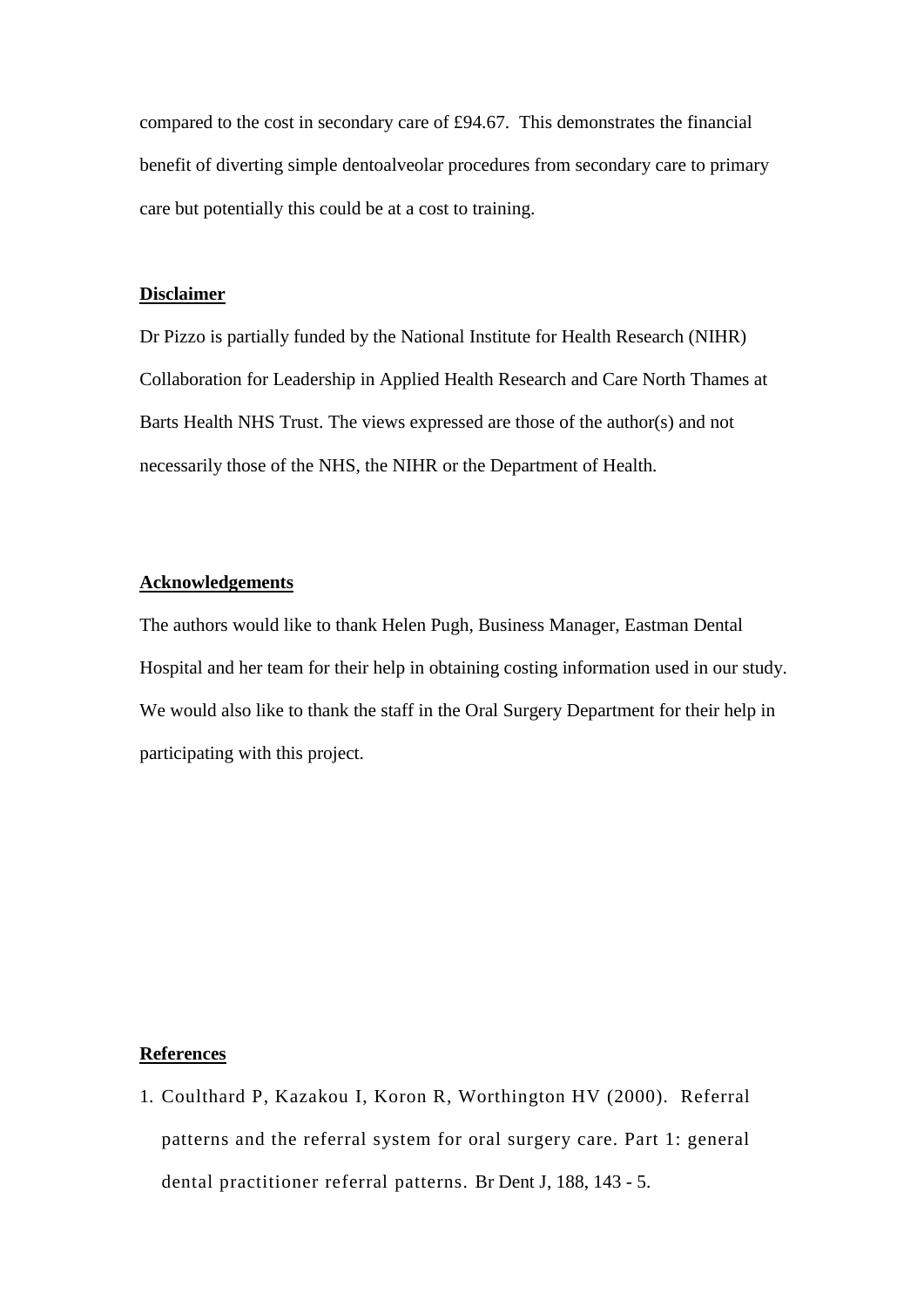- 2. Sadler A, Davidson M, Houpis C, Watt-Smith S (1993). Specialist practice for minor oral surgery: a comparative audit of third molar surgery. Br Dent J, 174, 273– 277.
- 3. Coulthard P, Koron R, Kazakou I, Macfarlane TV (2000). Patterns and appropriateness of referral from general dental practice to specialist oral and maxillofacial surgical services. Br J of Oral Maxillofac Surg, 38, 320–5.
- 4. Morris AJ, Burke FJT (2001). Primary and secondary dental care: the nature of the interface. Practice Health Police. Br Dent J, 191 (12), 660–664.
- 5. Friedman J W, Atchison K A (1993). The standard of care: an ethical responsibility of public health dentistry. J Public Health Dent, 53, 165–169.
- 6. NHS England (2015). Guide for Commissioning Oral Surgery and Oral Medicine. Available from https://www.england.nhs.uk/commissioning/wpcontent/uploads/sites/12/2015/09/guid-comms-oral.pdf [Accessed 1st June 2017].
- 7. Halai T and Yates J M (2014), Assessment of oral surgery referrals from primary care to a regional dental hospital. Oral Surg, 7 (3), 168–176.
- 8. [Coulthard P,](https://www.research.manchester.ac.uk/portal/paul.coulthard.html) Bailey E, Bridgman C M (2014). [Introducing clinical triage for oral](https://www.research.manchester.ac.uk/portal/en/publications/introducing-clinical-triage-for-oral-surgery-referral-management-in-england%28bb1ba5ad-b2bf-4964-8616-3c37226b37bd%29.html)  [surgery referral management in England.](https://www.research.manchester.ac.uk/portal/en/publications/introducing-clinical-triage-for-oral-surgery-referral-management-in-england%28bb1ba5ad-b2bf-4964-8616-3c37226b37bd%29.html) Oral Surg 7 (3), 143-151. DOI: [10.1111/ors.12105](http://dx.doi.org/10.1111/ors.12105)
- 9. Drummond M F, Sculpher M J, Torrance G W, O'Brien B J, Stoddart G L (2005). Methods for the Economic Evaluation of Health care Programmes, Oxford University Press, third edition p.71)
- 10. Cottrell D A, Reebye U N, Blyer S M, Hunter M J, Mehta N (2007). Referral Patterns of General Dental Practitioners for Oral Surgical Procedures. J Oral Maxillofac Surg, 65 (4), 686-690. DOI: [10.1016/j.joms.2006.11.053](http://dx.doi.org/10.1016/j.joms.2006.11.053)